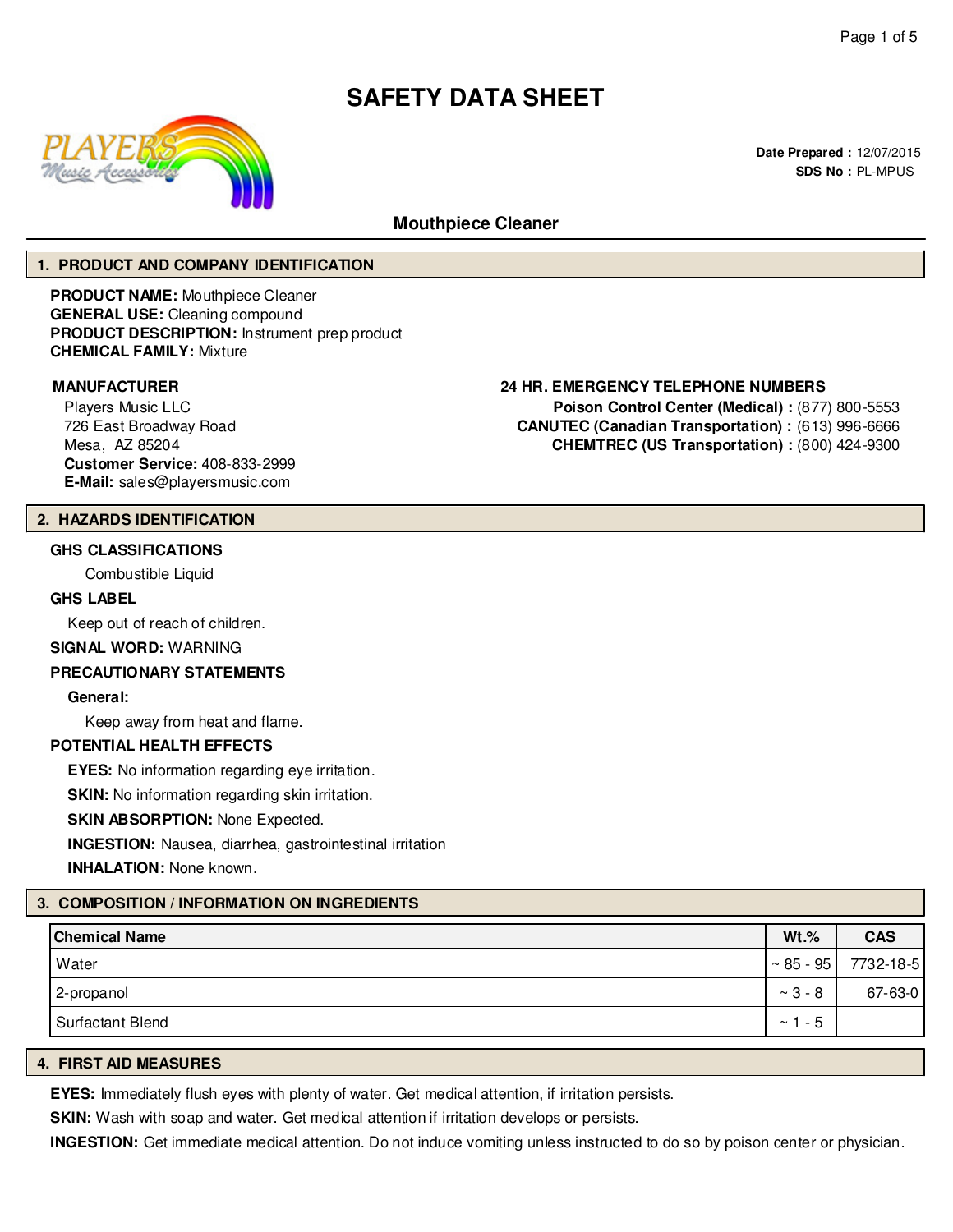

# **Mouthpiece Cleaner**

**INHALATION:** If breathing is difficult, remove victim to fresh air and keep at rest in a position comfortable for breathing.

# **SIGNS AND SYMPTOMS OF OVEREXPOSURE**

**EYES:** Irritation, redness, watering eyes

**SKIN:** Itching, redness.

**SKIN ABSORPTION:** Not Established

**INGESTION:** May be harmful if swallowed and enters airways.

**INHALATION:** May cause respiratory irritation.

**ACUTE TOXICITY:** Not Established

**CHRONIC EFFECTS:** Not yet Known

# **5. FIRE FIGHTING MEASURES**

# **FLAMMABLE CLASS:** Combustible Liquid

**EXTINGUISHING MEDIA:** Use alcohol foam, carbon dioxide, or water spray when fighting fires involving this material.

**HAZARDOUS COMBUSTION PRODUCTS:** Oxides of carbon, sulfur

**FIRE FIGHTING PROCEDURES:** Fight fire with normal precautions from a reasonable distance.

**FIRE FIGHTING EQUIPMENT:** As in any fire, wear self-contained breathing apparatus pressure-demand, (MSHA/NIOSH approved or equivalent) and full protective gear.

**FIRE EXPLOSION:** None Expected.

**HAZARDOUS DECOMPOSITION PRODUCTS:** None known.

# **6. ACCIDENTAL RELEASE MEASURES**

**SMALL SPILL:** Pick up wash liquid with additional absorbent and place in a disposable container.

**LARGE SPILL:** Dike area in front of spill and contain for appropriate disposal.

# **ENVIRONMENTAL PRECAUTIONS**

**WATER SPILL:** 1: Slightly water polluting substance.

**LAND SPILL:** Avoid runoff into storm sewers and ditches which lead to waterways.

**AIR SPILL:** None known.

# **7. HANDLING AND STORAGE**

**HANDLING:** Use good industrial practice.

**STORAGE:** Store in a dry place. Store in a closed container.

# **8. EXPOSURE CONTROLS / PERSONAL PROTECTION**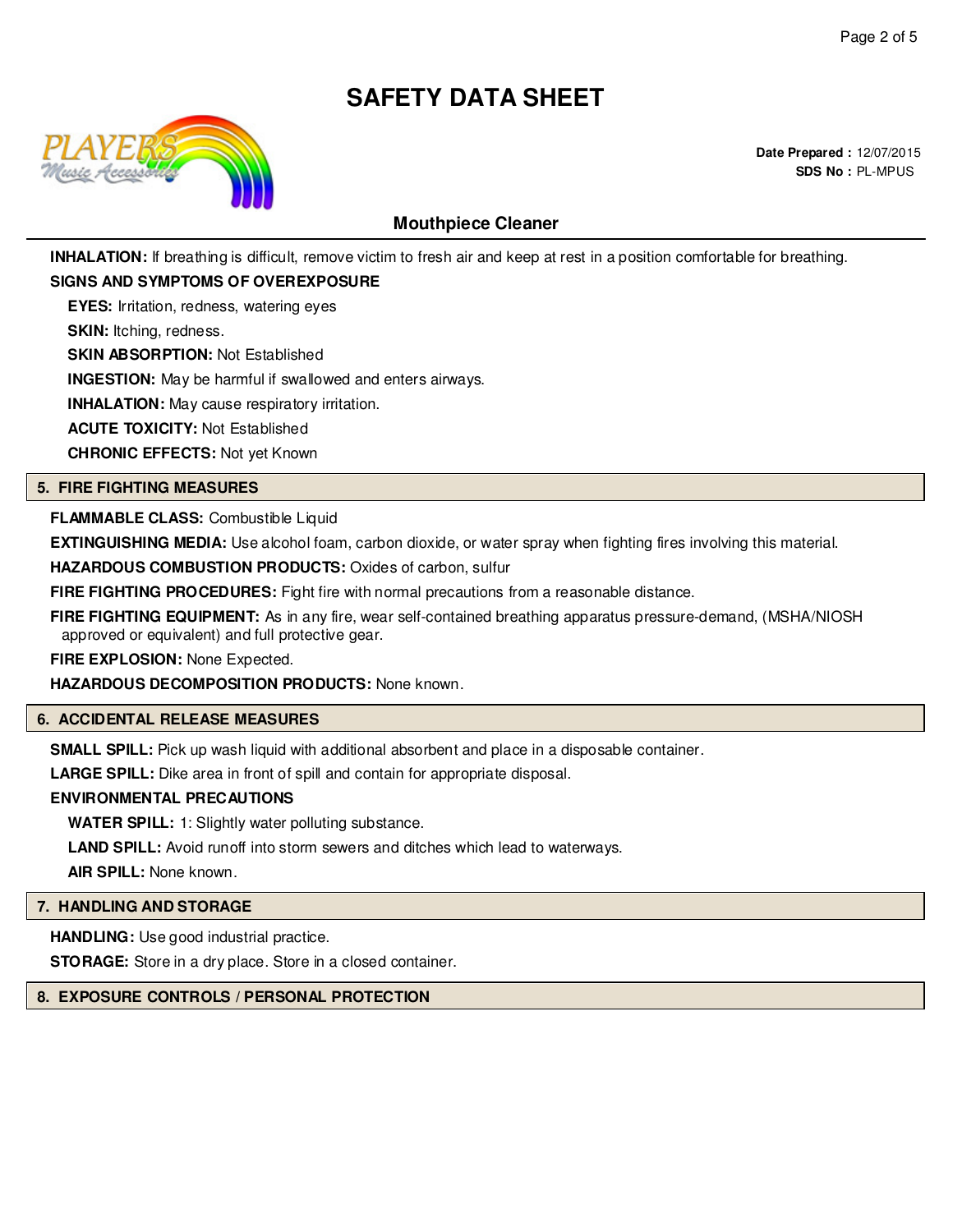

# **Mouthpiece Cleaner**

# **EXPOSURE GUIDELINES**

| OSHA HAZARDOUS COMPONENTS (29 CFR1910.1200) |             |                        |                                     |     |                   |                          |           |                     |  |
|---------------------------------------------|-------------|------------------------|-------------------------------------|-----|-------------------|--------------------------|-----------|---------------------|--|
|                                             |             | <b>EXPOSURE LIMITS</b> |                                     |     |                   |                          |           |                     |  |
|                                             |             |                        | <b>OSHA PEL</b><br><b>ACGIH TLV</b> |     |                   |                          |           | <b>Supplier OEL</b> |  |
| <b>Chemical Name</b>                        |             | ppm                    | mg/m <sup>3</sup>                   | ppm | mg/m <sup>3</sup> | mg/m <sup>3</sup><br>ppm |           |                     |  |
| 2-propanol                                  | <b>TWA</b>  | 400                    | 980                                 | 200 | 490               | <b>NL</b>                | <b>NL</b> |                     |  |
|                                             | <b>STEL</b> |                        |                                     | 400 | 960               | <b>NL</b>                | <b>NL</b> |                     |  |

**ENGINEERING CONTROLS:** No special ventilation requirements.

# **PERSONAL PROTECTIVE EQUIPMENT**

**SKIN:** Individuals with sensitive skin should wear gloves when handling.

**RESPIRATORY:** None Expected.

**PROTECTIVE CLOTHING:** Not Established

**WORK HYGIENIC PRACTICES:** Wash hands before eating and wash before reuse.

# **9. PHYSICAL AND CHEMICAL PROPERTIES**

**ODOR:** Mild herbal -floral **APPEARANCE:** Clear liquid **COLOR:** Water white **pH:** ~ 6 to 8 **PERCENT VOLATILE:** 95 - 99 **FLASH POINT AND METHOD:** > (125°F) Closed Cup **AUTOIGNITION TEMPERATURE:** Not Established **VAPOR PRESSURE:** Not Established **BOILING POINT:**  $\sim$  (212°F) to (220°F) **SOLUBILITY IN WATER:** Soluble **SPECIFIC GRAVITY:** 0.97 to 1.00 **(VOC):** ~ 0.250 to 0.500 # / gallon

# **10. STABILITY AND REACTIVITY**

**REACTIVITY:** None **HAZARDOUS POLYMERIZATION:** Will not occur **STABILITY:** Stable **CONDITIONS TO AVOID:** None known. **INCOMPATIBLE MATERIALS:** Oxidizing materials.

# **11. TOXICOLOGICAL INFORMATION**

**EYE EFFECTS:** Moderately irritating to eyes.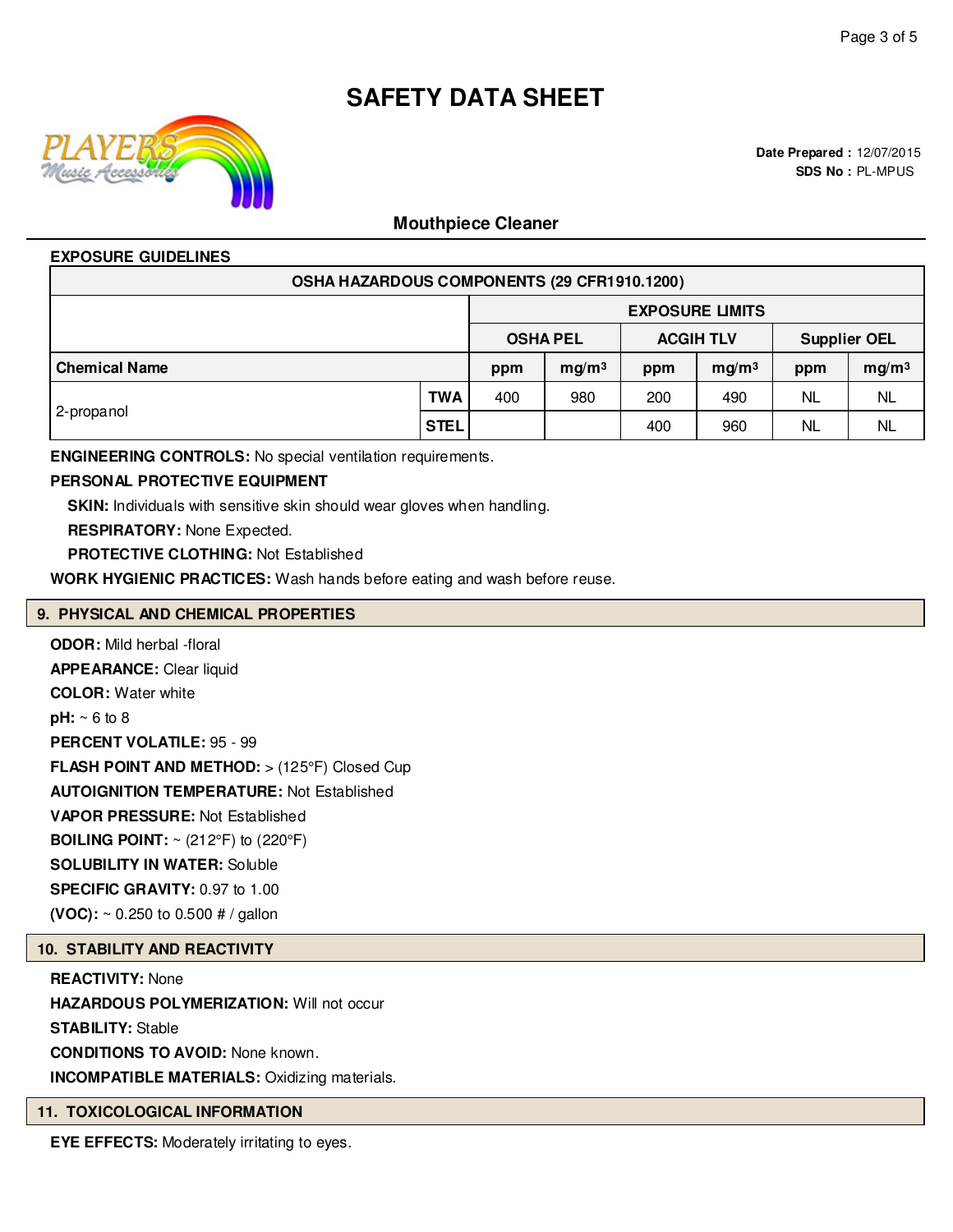

# **Mouthpiece Cleaner**

**SKIN EFFECTS:** Causes mild skin irritation.

#### **12. ECOLOGICAL INFORMATION**

**ENVIRONMENTAL DATA:** Readily biodegradable

**ECOTOXICOLOGICAL INFORMATION:** Not Available

# **13. DISPOSAL CONSIDERATIONS**

**DISPOSAL METHOD:** Always check with local authorities regarding disposal of chemical products

**FOR LARGE SPILLS:** Dike area in front of spill and contain for appropriate disposal.

**EMPTY CONTAINER:** Follow all MSDS/label precautions even after container is emptied because it may retain product residues.

# **14. TRANSPORT INFORMATION**

# **DOT (DEPARTMENT OF TRANSPORTATION)**

**PROPER SHIPPING NAME:** Compounds, cleaning liquid, NOT DOT Regulated ( non-bulk )

#### **15. REGULATORY INFORMATION**

# **UNITED STATES**

# **SARA TITLE III (SUPERFUND AMENDMENTS AND REAUTHORIZATION ACT)**

**311/312 HAZARD CATEGORIES:** None

# **EPCRA SECTION 313 SUPPLIER NOTIFICATION**

| <b>Chemical Name</b> | $Wt.\%$                | CAS                               |
|----------------------|------------------------|-----------------------------------|
| 2-propanol           | o l<br>$\sim$<br>$-01$ | $63-0$<br>$\sim$<br>ס- <i>ו</i> ס |

**CERCLA (COMPREHENSIVE ENVIRONMENTAL RESPONSE, COMPENSATION, AND LIABILITY ACT)**

# **CERCLA REGULATORY:** None

# **TSCA (TOXIC SUBSTANCE CONTROL ACT)**

|       | <b>Chemical Name</b> | <b>CAS</b>    |
|-------|----------------------|---------------|
| Water |                      | 7732-18-5     |
|       | 2-propanol           | $67 - 63 - 0$ |
|       | Surfactant Blend     |               |

**TSCA STATUS:** All components are listed on the TSCA inventory

# **CALIFORNIA PROPOSITION 65:** No components listed

# **16. OTHER INFORMATION**

**PREPARED BY:** G. Westlund **Date Prepared:** 12/07/2015